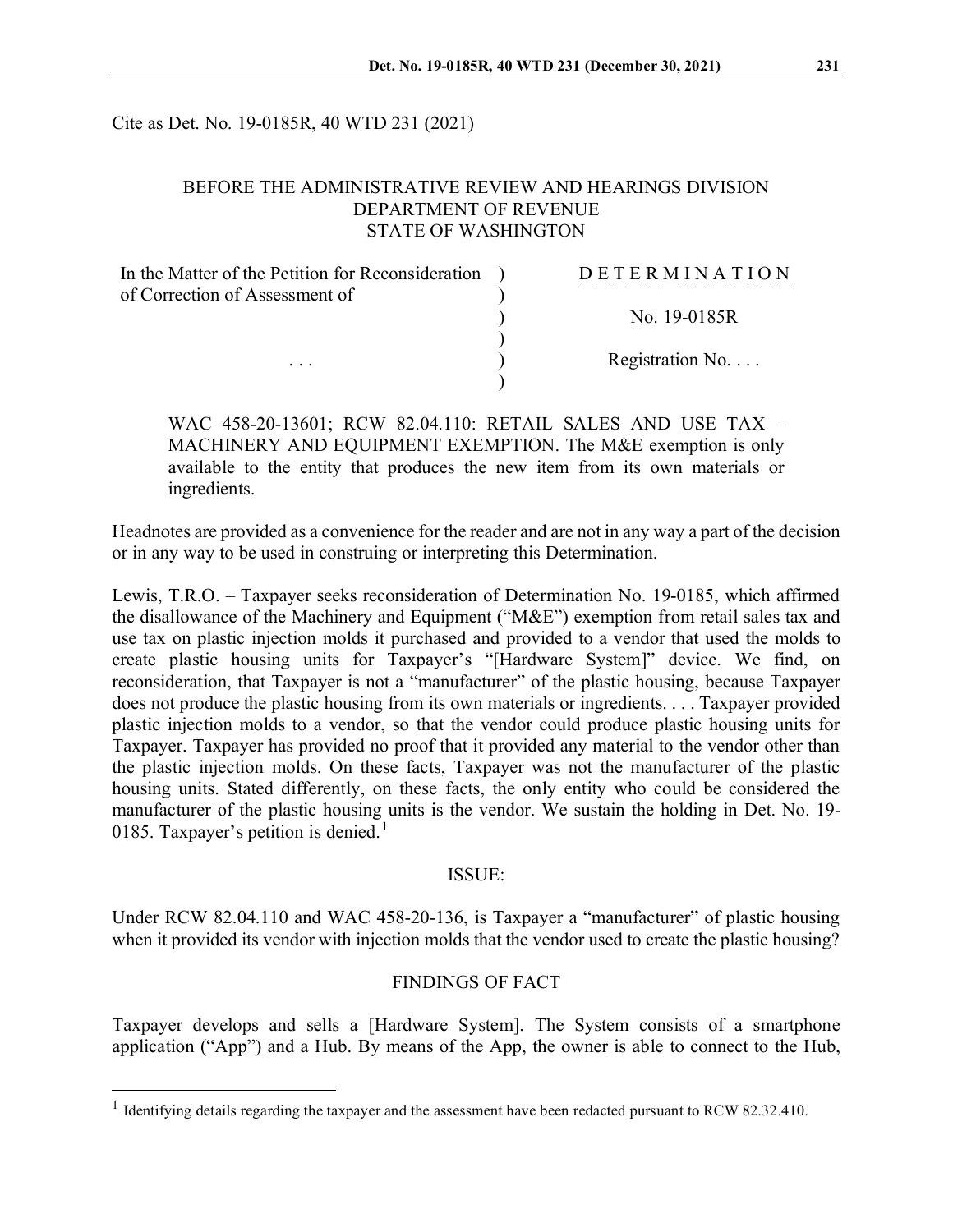which has the capability of controlling basic utilities and security measures connected to the home. . . .

Taxpayer's business is located within Washington. From its Washington location, Taxpayer performs marketing, sales, and administrative functions. The System is produced in Washington at Taxpayer's Washington business location, and Taxpayer's employees write and code firmware that is embedded in the Hub and sensor units. Taxpayer contracts with two outside companies to provide parts, assembly, packing, and shipping of the Hub.

The Hub is composed of three components: 1) firmware (software),<sup>[[2](#page-1-0)]</sup> 2) a circuit board and sensors, and 3) a plastic container to hold the circuit board and sensors, the "plastic Hub housing."

Taxpayer purchases the plastic Hub housing from [Vendor]. [Vendor] agreed to produce the plastic Hub housing for Taxpayer, but required Taxpayer to provide [Vendor] with the injection molds that [Vendor] used to produce the plastic Hub housing units. [Vendor] charges Taxpayer approximately \$ . . . per plastic Hub housing unit produced. In sum, Taxpayer provides injection molds to [Vendor]; [Vendor] uses the injection molds to create the plastic Hub housing units; and [Vendor] then sells the plastic Hub housing units to Taxpayer.

The Department's Audit Division ("Audit") examined Taxpayer's business records for the period May 1, 2015, through December 31, 2017. On December 19, 2018, the Department issued a \$... assessment. The tax deficiency arose from the assessment of use tax/deferred retail sales tax on the purchase of the injection molds that Taxpayer provides to [Vendor] to produce the plastic Hub. Taxpayer did not pay use tax/deferred retail sales tax on the injection molds believing that they qualified for the Machinery and Equipment sales ("M&E") and use tax exemption. Audit assessed the tax after concluding that Taxpayer did not qualify for the tax exemption because it did not qualify as either a manufacturer or processor for hire [of the plastic Hub housing]. Before Audit concluded that Taxpayer did not qualify as a manufacturer for purposes of the M&E tax exemption, Audit attempted to look at the various cost components that comprised the Hub. Taxpayer did not maintain records that enabled Audit to determine the relative value incorporated into the completed Hub.

Audit determined that Taxpayer provided the injection molds to [Vendor] so that [Vendor] could produce the plastic Hub housing units for Taxpayer. [Vendor] then sold the plastic Hub housing units to Taxpayer. Taxpayer directed [Vendor] to deliver the Hub housing units to another company, [Assembler]. Taxpayer paid [Assembler] to incorporate the firmware that Taxpayer developed onto circuit boards that [Assembler] then placed inside the Hub housing units. Taxpayer then sold the product that [Assembler] assembled as its [Hardware System] Hub. . . .

Taxpayer disagreed with the assessment. On February 6, 2019, Taxpayer filed a petition for correction of the assessment. Taxpayer maintained that Taxpayer qualified as a manufacturer and its purchase of injection molds qualified for the M&E tax exemption.

<span id="page-1-0"></span><sup>[&</sup>lt;sup>2</sup> "Firmware" is a software program or set of instructions programmed on a hardware device that provides the necessary instructions for how the device communicates with the other computer hardware. https://techterms.com/definition/firmware (last accessed August 27, 2020).]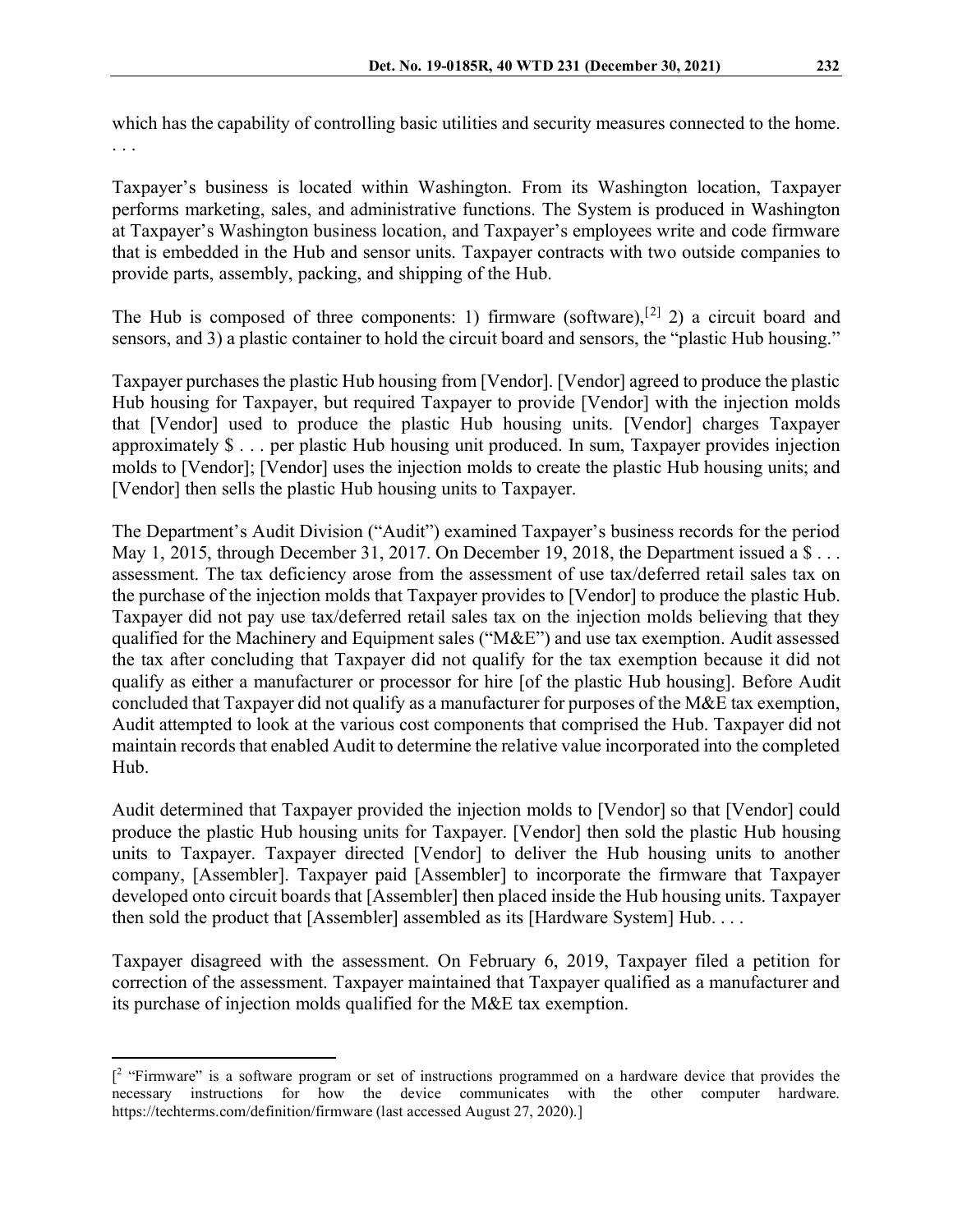On June 20, 2019, the Department issued Determination No. 19-0185, which sustained the assessment. Taxpayer disagreed with the determination. On September 25, 2019, Taxpayer filed a petition for reconsideration. Taxpayer maintained that the determination erred in concluding that Taxpayer was not a manufacturer because it had not contributed 80% or more of the materials and ingredients incorporated into the product.

The Department scheduled an in-person reconsideration hearing for December 10, 2019. The December 10, 2019 in-person hearing did not take place, however, a teleconference took place with Taxpayer's representative. Subsequently, on February 11, 2020, Taxpayer provided additional written briefing material. Once again, Taxpayer asserted that it is a manufacturer because: 1) it develops prewritten computer software that is not transferred to purchasers by means of tangible media; and 2) it furnished more than eighty percent of the value of all materials and ingredients in the "[Hardware System]" device.

In addition, Taxpayer's submission addressed whether the molds must be used by Taxpayer in its manufacturing operation to qualify for the M&E exemption. Taxpayer explained:

Under Washington tax law, the sales tax does not apply to a manufacturer of machinery and equipment used directly in a manufacturing operation.<sup>[3](#page-2-0)</sup> Thus, in order for a sale to be exempt four requirements must be met: the sale must be to 1) a manufacturer 2) of machinery and equipment 3) used directly 4) in a manufacturing operation.

. . . , Taxpayer is a manufacturer because it develops prewritten computer software that is transferred by means other than tangible storage media and/or because it furnishes more than 80% of the material and ingredients of the manufactured product. There does not appear to be any question about whether the molds are machinery and equipment, or that they are used directly in a manufacturing operation. In our prior conversations you raised a question about whether the molds must be used in the Taxpayer's manufacturing operation. A straight-forward reading of the statute, however, does not suggest this requirement; only that the machinery and equipment be used in a manufacturing operation. It is certainly consistent with the policies of the M&E exemption that machinery and equipment purchased by a manufacturer would qualify if used directly in a manufacturing operation that produces a component of the manufacturer's product. A review of the rule and other Department published guidance does not reveal an interpretation that the manufacturing operation must be that of the taxpayer to qualify.

Audit responded to Taxpayer's arguments by stating its continued belief that Taxpayer is not a manufacturer. Audit contends that other than the software/firmware, the materials used to create the "[Hardware System]" device were furnished by [Vendor] (the plastic portion/body of the unit) and [Assembler] (the circuit boards and packaging). Audit acknowledged the difficulty in valuing the software/firmware because it was created before production of the devices and would need to be spread out over all the future devices, which was difficult to do based on the records available. Additionally, based on an earlier conversation with Taxpayer, Audit alleges that Taxpayer indicated that the unit prices for the plastic parts provided by [Vendor] were around \$ . . . or less

<span id="page-2-0"></span> $3$  RCW 82.08.02565(1)(a).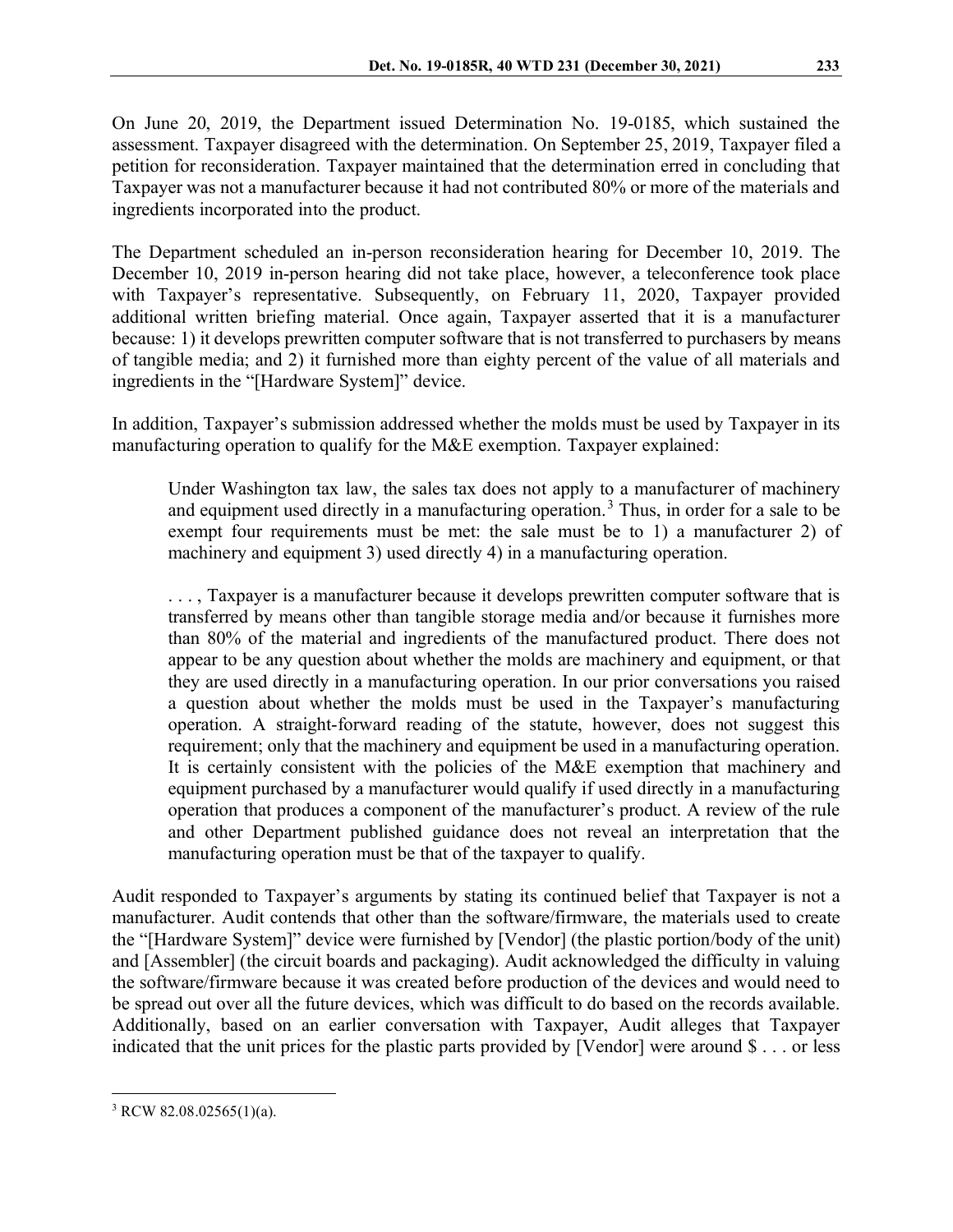and [Assembler]'s unit prices were around \$ . . . -\$ . . . . Taxpayer's sales of the devices to distributors during the audit period were between  $\$\dots\,-\$\dots\,$  per unit.<sup>[4](#page-3-0)</sup>

### ANALYSIS:

In general, sales in the state of Washington of tangible personal property to consumers are subject to retail sales tax unless the sales are otherwise exempt from taxation. RCW 82.08.020; RCW 82.04.050. Use tax complements the retail sales tax by imposing a tax of like amount upon the privilege of using within this state as a consumer any article of tangible personal property acquired without payment of retail sales tax. *See* RCW 82.12.020(1), (2).

RCW 82.08.02565 (retail sales tax) and RCW 82.12.02565 (use tax) provide exemptions that are referred to collectively as "the M&E exemption." The statutes provide that the retail sales tax and use tax do not apply to sales to, or use by, "a manufacturer or processor for hire of machinery and equipment used directly in a manufacturing operation. . . . . RCW 82.08.02565(1)(a); RCW 82.12.02565(1)(a).

The M&E exemption, like all tax exemptions in Washington, is strictly construed in favor of application of the tax and against claiming the exemption, and the burden of proving entitlement to the exemption is on the taxpayer. *See Budget Rent-A-Car, Inc. v. Dep't of Revenue,* 81 Wn.2d 171, 174-75, 500 P.2d 764 (1972); Det. No. 01-007, 20 WTD 214, 231 (2001). For the M&E exemption to apply, there must be a sale to, or use by  $(1)$  a manufacturer or processor for hire,  $(2)$ of "machinery and equipment," (3) "used directly" in a (4) "manufacturing operation or research and development operation  $\dots$  ." RCW 82.08.02565(1)(a). A taxpayer must also show that the machinery and equipment meets the "majority use" threshold, i.e., more than fifty percent of the use of the machinery and equipment occurs directly in a "manufacturing operation." RCW 82.04.02565; WAC 458-20-13601(9) (Rule 13601(9)); Det. No. 05-0151, 25 WTD 127, 131 (2006). If any of these requirements are not met, the M&E exemption is not available.

The . . . question is whether Taxpayer meets the definition of manufacturer. RCW 82.04.110 defines "manufacturer" as:

[E]very person who, either directly **or by contracting with others for the necessary labor** or mechanical services, manufactures for sale or for commercial or industrial use from his or her own materials or ingredients any articles, substances, or commodities.

RCW 82.04.110(1) (emphasis added). Thus, to meet the definition of manufacturer one must either directly manufacture an item for sale or contract with others to manufacture an item for sale "from his or her own materials." *Id*. Here, Taxpayer contracts with [Vendor] to produce an "article" or "commodity" for Taxpayer, namely, the plastic Hub housing units. *Id.* Taxpayer provides [Vendor]

<span id="page-3-0"></span><sup>4</sup> On reconsideration, Taxpayer provided information using its equity and debt investments to show its direct labor costs for the firmware and software. This calculation included labor costs, such as engineering, and would result in a per unit cost of \$ . . . . As explained in the analysis, we need not consider the firmware and software provided to [Assembler]. This is because only the molds used by [Vendor] to create the plastic shell of the "[Hardware System]" device are at issue. We need not consider whether [Assembler] is the manufacturer or processor for hire of the "[Hardware System]" device as that issue is not before us.